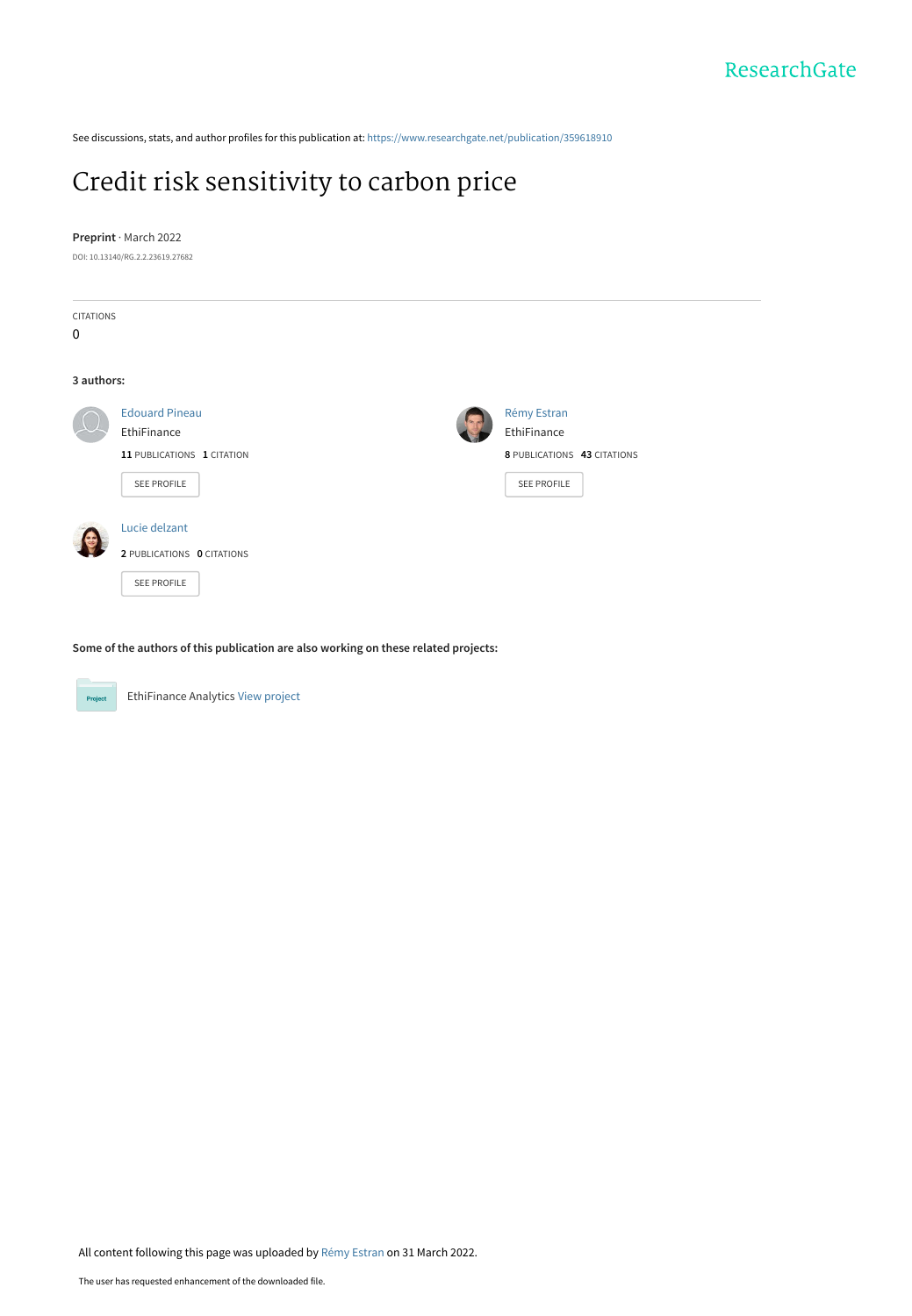## CREDIT RISK SENSITIVITY TO CARBON PRICE

## EDOUARD PINEAU<sup>∗</sup> (PH.D), REMY ESTRAN (PH.D), LUCIE DELZANT **EthiFinance** 11 Avenue Delcassé, 75008 Paris, France

Abstract. One way to reduce greenhouse gas (GHG) emissions is to find an efficient carbon price, which transfers the cost of the negative externalities of GHGs to the companies that are responsible for them and can avoid them through appropriate investments. However, a rising carbon price may financially weaken some of them, and by extension the banks they borrowed money from. In this context, the European Central Bank is organizing a *climate stress test*, part of which concerns the risk related to a rise in the price of carbon. In this paper, we present a practical method for assessing the sensitivity of credit risk to the carbon price.

KEYWORDS. Green house gas emissions, Transition risk, Credit risk, ECB climate stress test.

JEL CODES : G18, G24, E58, Q01.

## 1. INTRODUCTION

In a context of climate change due to human activities [\(Caldeira and Wickett,](#page-9-0) [2003\)](#page-9-0), one of the major indicators of the ecological transition, which has also become a tool for steering the politics of change, is the quantity of greenhouse gases (GHGs) emitted by economic activities. Recent international agreements, such as the Paris Agreement, have set GHG emission targets for the international community, and in particular for countries through nationally determined contributions (NDCs). These NDCs are roadmaps that countries commit to follow in order to reduce their GHG emissions and to meet the objective of keeping global warming to below  $2^{\circ}C$  in 2100 compared to the pre-industrial level. They can be adjusted regularly to achieve *carbon neutrality* (i.e., equilibrium between anthropogenic emissions and natural or artificial absorptions) as quickly as possible: for instance, the European Union (EU) has increased its GHG reduction target compared to 1990 from 40% net (2015 NDC) to 55% net (2020 NDC).

In particular, two-thirds of the NDCs filed by countries with the UN include the implementation of a *carbon price* as a tool to control or offset GHG emissions. The objective of carbon pricing is to make emitters pay the cost of the externalities induced by GHGs. This idea existed prior to the Paris Agreement: since 2005 and the implementation of an emissions trading scheme (ETS) within the EU, carbon has a market price, determined by exchanges between companies belonging to particularly emitting sectors, taking into account a quantity distributed by the Member States through a national allocation plan [\(Zetterberg et al.,](#page-9-1) [2004\)](#page-9-1). Each year, the quantity of allowances available on the market decreases (e.g., France has reduced it by 1.74% per year over the period 2013-20, with the objective of reaching 0% of free allowances). This situation, in association with regulations, has recently created an inflation of the carbon price.

Certain studies have shown that the ETS has not specifically impacted on the competitiveness [\(Arling](#page-9-2)[haus,](#page-9-2) [2015\)](#page-9-2) or performance of companies [\(Dechezleprêtre et al.,](#page-9-3) [2018\)](#page-9-3), and by extension their creditworthiness. However, these results come from historical data recorded when the carbon price was low and free allowances were widely distributed. In an inflationary carbon market with more restrictive regulations, the impact of carbon on the performance and therefore the credit of companies raises the question of the market's resistance to a sharp rise in the carbon price.

For banks, credit risk exposure and capital values may be sensitive to increases in the carbon price, with risks ranging from *counterpart default* to *asset value impairment*. This risk is called *transition risk*.

<sup>∗</sup>Correspondance: [edouard.pineau@ethifinance.com](edouard.pineau@qivalio.com)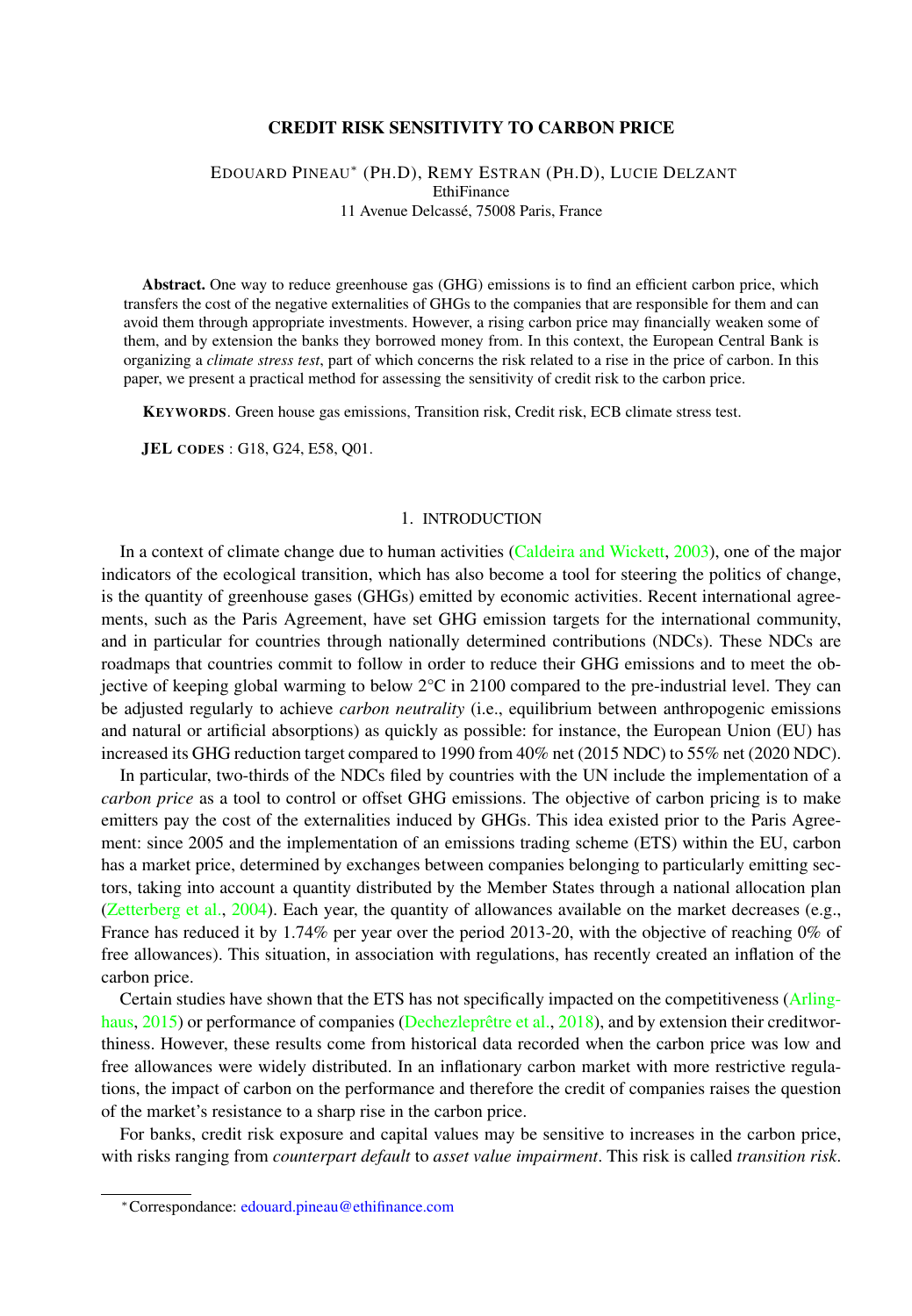Like macro-financial risks, transition risk is of interest to banking regulators. The Basel Committee on Banking Supervision, for example, recently created a Task Force on Climate-Related Financial Risks (TFCR). The TFCR contributes to the Committee's objective of enhancing financial stability by taking initiatives on climate-related financial risks. Its economic research has, for example, mapped climaterelated financial risks [\(Basel Committee on Banking Supervision,](#page-9-4) [2021b\)](#page-9-4), surveyed Basel Committee members to learn about their various initiatives on this subject [\(Basel Committee on Banking Supervision,](#page-9-5) [2020\)](#page-9-5), or identified their associated methodologies [\(Basel Committee on Banking Supervision,](#page-9-6) [2021a\)](#page-9-6).

In this context, the European Central Bank (ECB) has decided to organise a climate risk stress test (CST), inspired by the stress tests of European Banking Authority's (STEBA) [\(European Banking Au](#page-9-7)[thority,](#page-9-7) [2021\)](#page-9-7) for macro-financial risks. For this exercise, the ECB draws on the climate scenarios of the Network for Greening the Financial System (NGFS) [\(Bertram et al.,](#page-9-8) [2020\)](#page-9-8) and defines a set of macrofinancial trajectories including the impacts of climate change. In these scenarios, the short-term transition risk (3 years) corresponds to a sudden and unexpected increase in the carbon price linked to a *disorderly transition* which assumes that climate policies are not introduced before 2030, implying a sudden and brutal increase in the carbon price [\(European Central Bank,](#page-9-9) [2021\)](#page-9-9).

It is therefore necessary for banks to have new and clear methodologies to address this risk. In our paper, we propose a method that can be easily implemented, as it is inspired by *specific banking stress tests*, to compute the sensitivity of a portfolio's probability of default (PD) to an increase in the carbon price.

# 2. DEFINITIONS AND ASSUMPTIONS

### 2.1. *Greenhouse gas emissions*

GHG scopes. Greenhouse gas (GHG) emissions are divided into three scopes:

- Scope 1 (S1) covers GHG emissions from fixed and mobile installations within the organisational perimeter, emitted directly by the production activity
- Scope 2 (S2) includes indirect emissions associated with the production of electricity, heat or steam imported for the organisation's activities
- Scope (S3) includes all other emissions, indirectly related to the activity before or after production. In general, the majority of the emissions are in this scope

### 2.2. *Carbon pricing*

Definition. The *carbon pricing* is an instrument that takes into account the negative externalities of GHG emissions, i.e. the consequences of emissions paid for by people that are not directly responsible for them. These include crop damage, health care costs related to heat waves, droughts and pollution, and property losses due to flooding and sea level rise. GHG emitters must then decide whether it is more profitable to pay a carbon price or to reduce their emissions through appropriate investments and transformations.

**Main carbon pricing schemes.** There are several systems that use and value the carbon price, and make it usable by companies and investors.

The *Emissions Trading Scheme* (ETS) [\(Ellerman and Joskow,](#page-9-10) [2008\)](#page-9-10) is a system by which emitters can trade emission credits. By creating supply and demand for emission units, an ETS establishes a market price for carbon. This system belongs to *cap-and-trade* schemes [\(Stavins,](#page-9-11) [2008\)](#page-9-11), in which governments cap the total emissions level of one or more sectors of the economy and distribute it among the companies operating in these sectors in the form of emission units (also called allowances). These companies can receive, buy or trade allowances on the ETS.

A *voluntary offset mechanism* [\(Kollmuss et al.,](#page-9-12) [2008\)](#page-9-12) enables companies or States that wish or need to reduce their GHG emissions to do so by financing a carbon reduction or sequestration project. The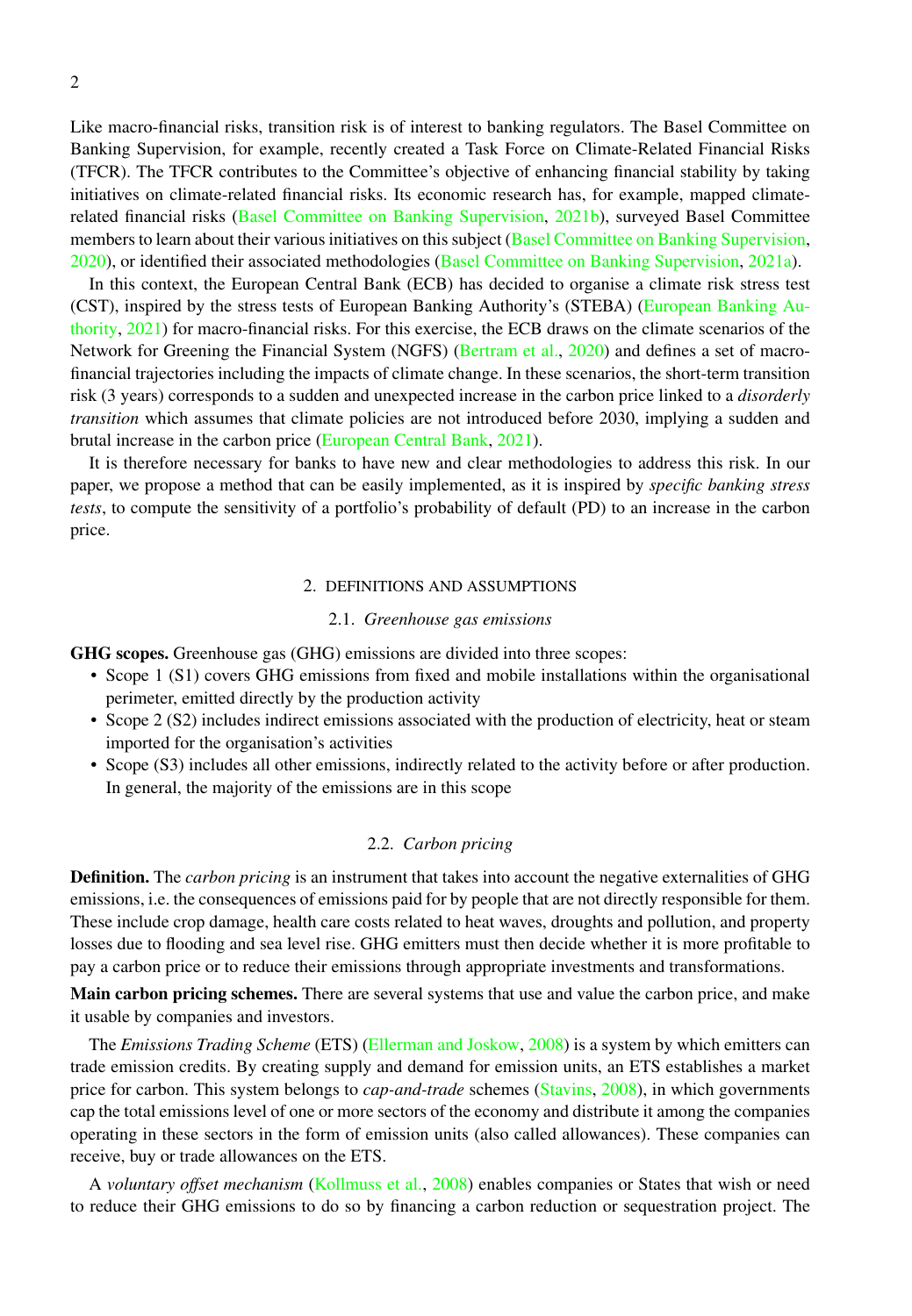carbon prices on the voluntary offset market are determined by various factors specific to the underlying projects: there is not one global unique carbon offset price with this mechanism [\(Conte and Kotchen,](#page-9-13) [2010\)](#page-9-13).

*Results-based climate financing* (RBCF) is a financing mechanism in which an investor disburses funds to a recipient after a set of pre-agreed climate outcomes, such as GHG emission targets, have been achieved and verified. The RBCF can generate carbon credits, helping to provide liquidity to the carbon market.

The *internal carbon price* [\(Olivier,](#page-9-14) [2018\)](#page-9-14) is a price integrated by companies into their economic model without waiting for it to be determined by the public authorities or the carbon market. This price can be set according to the ETS price, by taking into account the tutelary value of carbon or according to projective criteria, for example based on the carbon price scenarios provided by the regulators.

More generally, the explicit or implicit determinants of the carbon price have been studied, for example in [\(Chevallier,](#page-9-15) [2013\)](#page-9-15). The authors categorize the main factors into *institutional decision*, *energy price and weather influence* and *macroeconomic and financial shocks*. Within these three categories, a large and sudden increase in the carbon price as incorporated into the ECB's short-term CST scenario is plausible.

## 2.3. *Transition risk and credit risk*

In the CST scenarios, a sharp and coercive increase in the carbon price occurs. It should be noted that this is a short-term *tail-risk* analysis and not a reference scenario. As this is a short-term risk, the banks' balance sheets can be considered static.

Financial performance and risk related to carbon price. Several studies have examined the impact of carbon pricing on financial performance and risk. For example, [Oestreich and Tsiakas](#page-9-16) [\(2015\)](#page-9-16) empirically investigated the effect of the ETS on German stock market returns. They showed that companies that received EU allowances were on average better than others. This result confirms the conclusions of [Oberndorfer](#page-9-17) [\(2009\)](#page-9-17), which proposed a similar study carried out on electricity companies in several European countries, and of [Scholtens and van der Goot](#page-9-18) [\(2014\)](#page-9-18), which analyzed the positive effects of the EU-ETS system on stock market returns in four industries responsible for a majority of EU GHG emissions. Other studies have shown the extent to which market prices have already incorporated carbon risks. For example [Andersson et al.](#page-9-19) [\(2016\)](#page-9-19) showed that as long as climate change mitigation politics are pending, the low-carbon index performs in line with the benchmark; once GHG emissions are priced, the low-carbon index should start to outperform the benchmark. [Görgen et al.](#page-9-20) [\(2020\)](#page-9-20) developed a measure of carbon risk and observe two opposite effects: brown companies have higher average returns, but when firms become relatively browner their returns are lower. They also showed that carbon risk premium is insignificant, suggesting that investors may not require compensation for bearing carbon risk.

Credit risk and the carbon price. Credit risk is defined as the risk that a borrower will not be able to meet its financial obligations on time. When the carbon price rises, the revenues of emitting companies decline, and so does their credit worthiness. Two recent studies have examined the impact of carbon price change PD. A study by the United Nations Environment Programme Finance Initiative [\(UNEPFI,](#page-9-21) [2018\)](#page-9-21) used the Merton model [\(Merton,](#page-9-22) [1974\)](#page-9-22) to estimate the PD of a counterparty including a carbon price. The Merton model describes the value of a company as the price of a call option on its assets with an exercise price equal to the company's liabilities. With this model, we can estimate the probability that a firm's assets will no longer offset its liabilities, and by extension estimate its PD. [Capasso et al.](#page-9-23) [\(2020\)](#page-9-23) showed that Merton's PD is negatively associated with the amount of carbon emissions of a company and its carbon intensity. [Bouchet and Le Guenedal](#page-9-24) [\(2020\)](#page-9-24) analyzed the impact of variations in the carbon price at the sectoral level, for a variation in the carbon price of up to \$20 for short-term risks, and up to \$780 for long-term risks.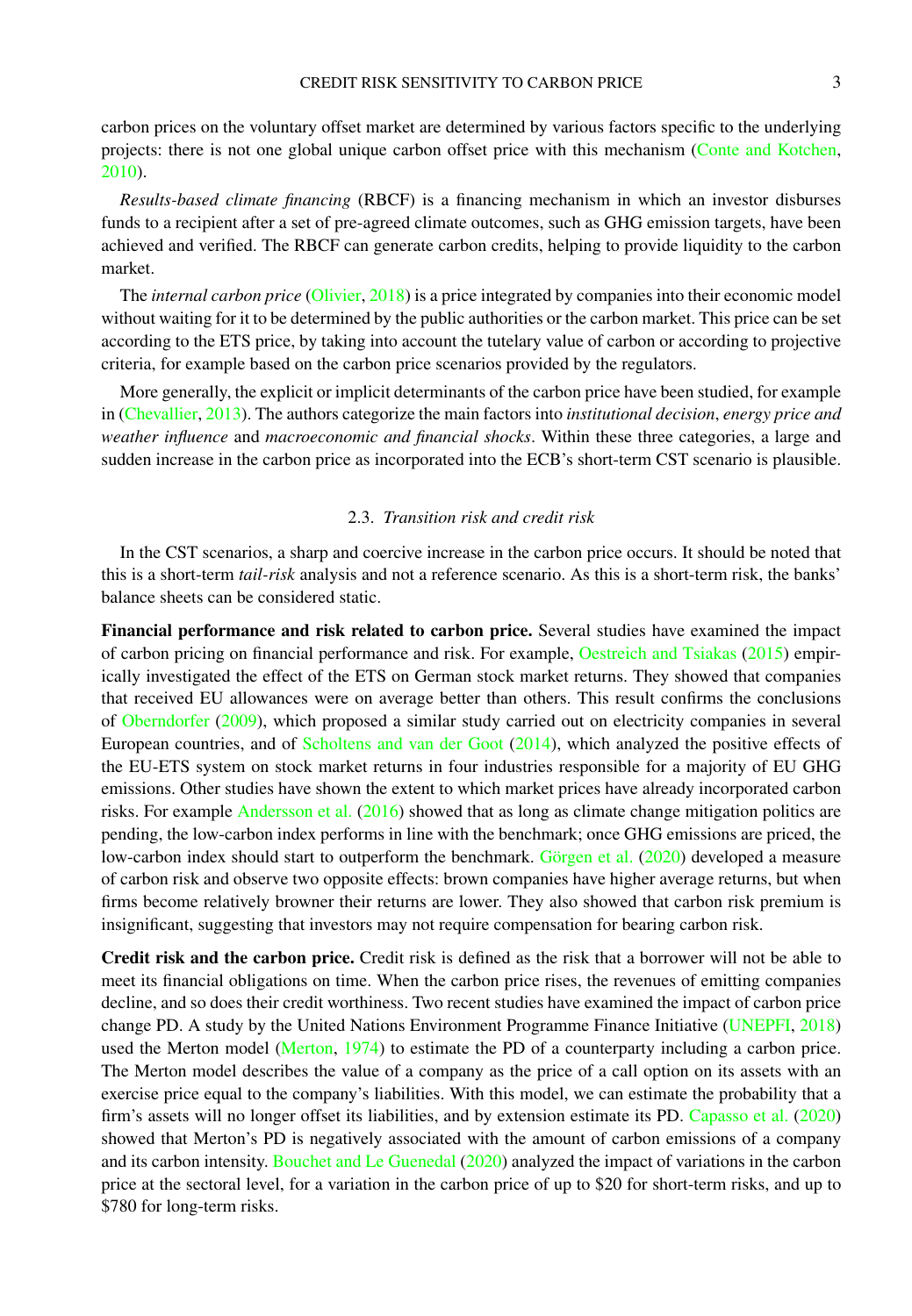A more practical example is Axylia's Carbon Score<sup>[1](#page-4-0)</sup>, which tells investors and individuals whether a company is *creditworthy* and *responsible* after subtracting from its revenues the cost of the carbon it emits. For banks, this Carbon Score is an indicator of the creditworthiness of the companies in their portfolios with regard to climate issues.

#### 2.4. *Methodology for assessing credit sensitivity to carbon price*

As in the studies presented above [\(Capasso et al.,](#page-9-23) [2020,](#page-9-23) [Bouchet and Le Guenedal,](#page-9-24) [2020\)](#page-9-24), we determine the relationship between an increase in the carbon price and the subsequent increase in the credit risk of a portfolio by using the change in the PDs. However, both papers have two practical limitations for banks. First, the assumptions of Merton's model are particularly restrictive: perfect frictionless markets, each firm's liabilities are zero-coupon bonds, the value of the firm does not depend on its financial structure, the value of the firm is a stochastic process with constant volatility. Second, the authors use only Scope 1 GHG emissions, which is not in line with the ECB's CST requirements.

In our paper, we use the following approach: the carbon cost computed on the three scopes is subtracted from the financial results of the companies, and then a financial rating model (based on credit ratios) is used to obtain the PDs before and after carbon impact. From the carbon-related PD changes, we can compute:

- PD changes of a portfolio
- PD changes of an economic sector
- and PD sensitivity matrices by sector/initial rating pair, allowing the PD of any counterparty to be downgraded as soon as its initial rating (before carbon effect) and its sector of activity are known.

With methodological elements similar to those of bank-specific stress tests, we enrich the literature on the sensitivity of credit risk to the carbon price with a practical method that can be implemented by banks and that meets the requirements of the ECB's CST.

## 3. PRESENTATION OF THE METHOD

An illustration of the method is shown in Figure [1.](#page-5-0)

# 3.1. *Data related to GHG emissions*

Data. We use EthiFinance's proprietary database, which includes the following variables: the GHG emissions Scopes 1, 2, and 3 (in tons of CO2 equivalent, tCO2), 3 years of financial statements (for this paper, 2018-20), the GICS sector and the number of employees. For this paper, we select 1,200 European companies with a turnover (in  $\epsilon$ m) above  $\epsilon$ 10m and complete balance sheet data, giving a sector distribution similar to that of the Stoxx600.

The data is preprocessed to impute missing or extreme values (e.g., carbon intensities outside the distribution indicating a reporting problem). For missing GHG, we assume that the larger the company, the more GHGs it emits. This assumption is in line with the proxies of the CST methodological guide [\(European Central Bank,](#page-9-9) [2021\)](#page-9-9), is recommended by Carbon4 [\(Carbon Impact Analytics,](#page-9-25) [2015\)](#page-9-25) and by the GHG Protocol [\(Standard,](#page-9-26) [2011\)](#page-9-26), and is reviewed in [\(Gerardi et al.,](#page-9-27) [2015\)](#page-9-27). Two standard indicators of the size of the company are its turnover and number of employees. We also know that the sector of activity is an important variable in determining the relationship between company size and GHG emissions. By separating by sector of activity, and after passing through the log (the size variables being power-law distributed), we obtain the correlation Table [I.](#page-5-1)

<span id="page-4-0"></span><sup>1</sup>https://www.axylia.com/score-carbone-axylia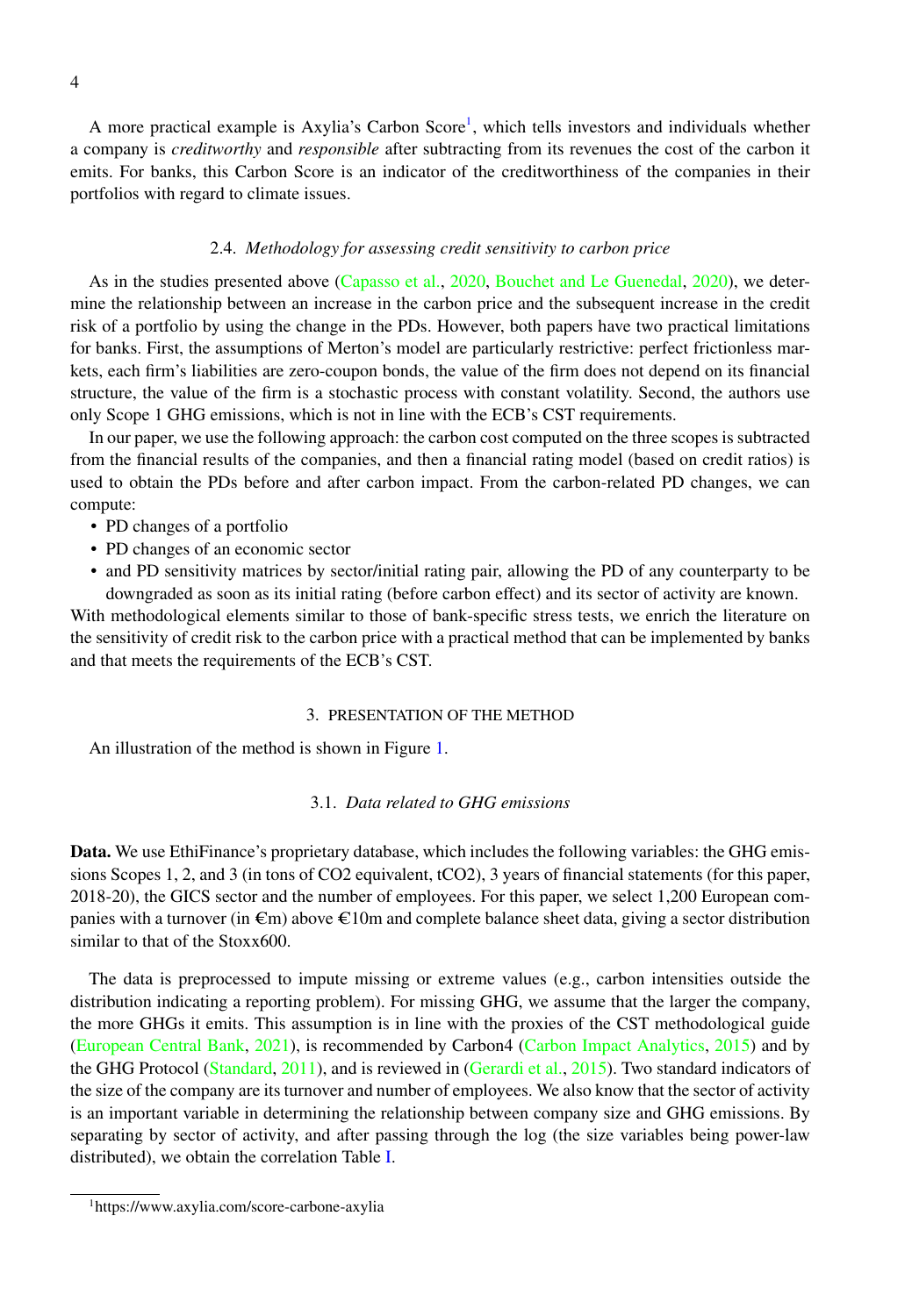<span id="page-5-0"></span>

<span id="page-5-1"></span>FIGURE 1.—Diagram of the complete methodology for assessing the sensitivity of PDs to the carbon price. Orange boxes are for GHG emissions data. The yellow boxes refer to the rating data. The blue boxes correspond to the rating before and after carbon stress. The white box quantifies the stress applied to PDs.

|                                |      | Employees      |                | Turnover |                |                |  |  |  |
|--------------------------------|------|----------------|----------------|----------|----------------|----------------|--|--|--|
| $Sectors \setminus GHG$ scopes | S1   | S <sub>2</sub> | S <sub>3</sub> | S1       | S <sub>2</sub> | S <sub>3</sub> |  |  |  |
| Industrials                    | 0.75 | 0.74           | 0.84           | 0.69     | 0.65           | 0.87           |  |  |  |
| Materials                      | 0.83 | 0.72           | 0.84           | 0.73     | 0.79           | 0.94           |  |  |  |
| <b>Communication Services</b>  | 0.96 | 0.96           | 0.97           | 0.95     | 0.92           | 0.99           |  |  |  |
| <b>Utilities</b>               | 0.82 | 0.83           | 0.86           | 0.75     | 0.72           | 0.93           |  |  |  |
| Energy                         | 0.91 | 0.81           | 0.93           | 0.94     | 0.76           | 0.97           |  |  |  |
| <b>Consumer Discretionary</b>  | 0.88 | 0.94           | 0.95           | 0.86     | 0.87           | 0.96           |  |  |  |
| <b>Information Technology</b>  | 0.79 | 0.81           | 0.80           | 0.84     | 0.85           | 0.9            |  |  |  |
| <b>Consumer Staples</b>        | 0.94 | 0.96           | 0.90           | 0.87     | 0.86           | 0.89           |  |  |  |
| Health Care                    | 0.84 | 0.92           | 0.91           | 0.82     | 0.82           | 0.98           |  |  |  |
| All sectors                    | 0.48 | 0.66           | 0.76           | 0.65     | 0.70           | 0.89           |  |  |  |

# TABLE I

CORRELATION BETWEEN EACH GHG EMISSION SCOPE AND NUMBER OF EMPLOYEES/REVENUES, FOR EACH GICS SECTOR.

From each sector/scope pair, we apply a robust linear regression [\(Mangasarian and Musicant,](#page-9-28) [2000\)](#page-9-28) to link (log) turnover or (log) number of employees (depending on the strongest correlation in the Table [I\)](#page-5-1) to each carbon scope. We impute the missing or extreme GHG data in each sector with these regressions. The average R2 of the regressions by sector is  $0.81 \pm 0.2$ .

We note that there are other methods for assessing the carbon footprint of a portfolio of credits, such as the PX9CA methodology developed within the framework of the Finance and Sustainable Development Chair at Dauphine (supported by CACIB) and published in a guide by the [ADEME](#page-9-29) [\(2014\)](#page-9-29).

## 3.2. *Stress of PDs by the carbon price*

We use a financial rating calculator to compute the PD before and after the carbon price shock.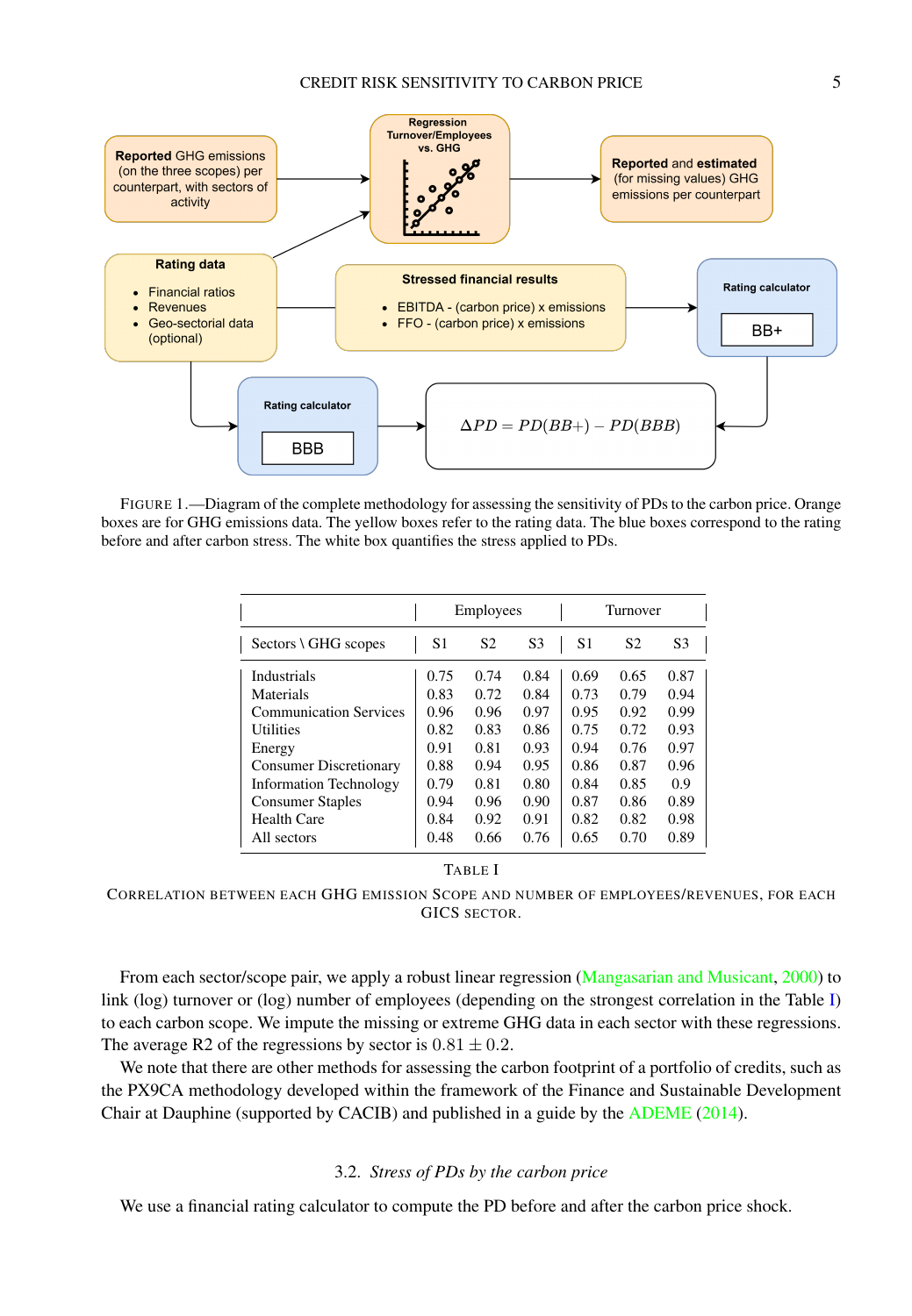Financial rating model. Rating models are tools used to assess the PD of a counterparty based on several financial and non-financial (e.g., sector, management, etc.) factors. We use a *financial* rating model based on the following credit ratios:

- Net debt-to-EBITDA ratio, which shows the years of revenue a company would need to pay off its debt if net debt and EBITDA are held constant. We add a conservative penalty: we downgrade to CCC when EBITDA is negative with a positive net debt.
- **EBITDA interest coverage ratio**, which assesses the financial sustainability of a company by examining whether it is at least profitable enough to pay its interest expenses with its EBITDA. We downgrade to CCC when EBITDA does not cover the interests.
- **EBIT interest coverage ratio**, which assesses the financial sustainability of a company by examining whether it is at least profitable enough to pay its interest expenses with its EBIT. We downgrade to CCC when EBIT does not cover the interests.
- Funds from operations (FFO) to net debt ratio is a leverage ratio assessing the liquidity solvency. We downgrade to CCC when FFO is negative with positive net debt.

From these ratios, we use EthiFinance's *financial rating calculator* specially adapted for the direct carbon impact exercise. For this article, we obtain the PD associated with each credit rating from the *default rates* table in the *Standard & Poor's (S&P) Annual Global Corporate Default and Rating Transition Study*[2](#page-6-0) . We use the *Average PD* from the *One-year Global Corporate Default Rates by Rating Modifier* table, as allowed in banks for large corporate portfolios, which is:

<span id="page-6-1"></span>

|                                                                                                                    |  |  |  |  |  |  |  | $AAA$ $AA+AA$ $AA-AA A+AA$ $A-BBB+BBB$ $BBB BB+BB$ $BB BB BF B B CCC$ |  |  |  |  |  |  |  |
|--------------------------------------------------------------------------------------------------------------------|--|--|--|--|--|--|--|-----------------------------------------------------------------------|--|--|--|--|--|--|--|
| PD moyenne   0.00  0.00  0.01  0.02  0.04  0.05  0.07  0.12  0.21  0.24  0.49  0.68  1.21  2.07  5.76  8.73  24.92 |  |  |  |  |  |  |  |                                                                       |  |  |  |  |  |  |  |
| TABLE II                                                                                                           |  |  |  |  |  |  |  |                                                                       |  |  |  |  |  |  |  |

DEFAULT RATES GIVEN BY S& P IN ITS *Annual Global Corporate Default and Rating Transition Study*, USED IN PARTICULAR BY BANKS TO EVALUATE THE SOLVENCY OF LARGE COMPANIES.

REMARK 3.1: It is important to note that for this exercise and following the example of [Bouchet and](#page-9-24) [Le Guenedal](#page-9-24) [\(2020\)](#page-9-24), we only take into account the financial part of the rating. Nevertheless, it is possible to add sectoral and geographical adjustments, or additional relevant information.

In order to use the default rates of S&P, we must check that the distribution of the ratings of our study portfolio is similar to that of the S&P ratings. We retrieve the S&P rating from as many rows of our study portfolio as possible and perform a two-sample Kolgomorov-Smirnov test (KS test) [\(Massey Jr,](#page-9-30) [1951\)](#page-9-30), the null hypothesis being "same distribution". We obtain a large  $p$  value (0.65), which indicates that we cannot reject the null hypothesis.

Stressed PDs. In order to obtain a GHG-based stressed PD, we impact the four credit ratios with an amount equal to the carbon price multiplied by the GHG emissions for each firm. As with the ECB's CST short-term transition risk, we have the following assumptions:

- The balance sheet is static
- There is no passing on of the carbon price to customers or suppliers
- There is no sectoral collusion to reduce or share the impact of a high carbon price

<span id="page-6-0"></span><sup>2</sup>https://www.spglobal.com/ratings/en/research/articles/210407-default-transition-and-recovery-2020-annualglobal-corporate-default-and-rating-transition-study-11900573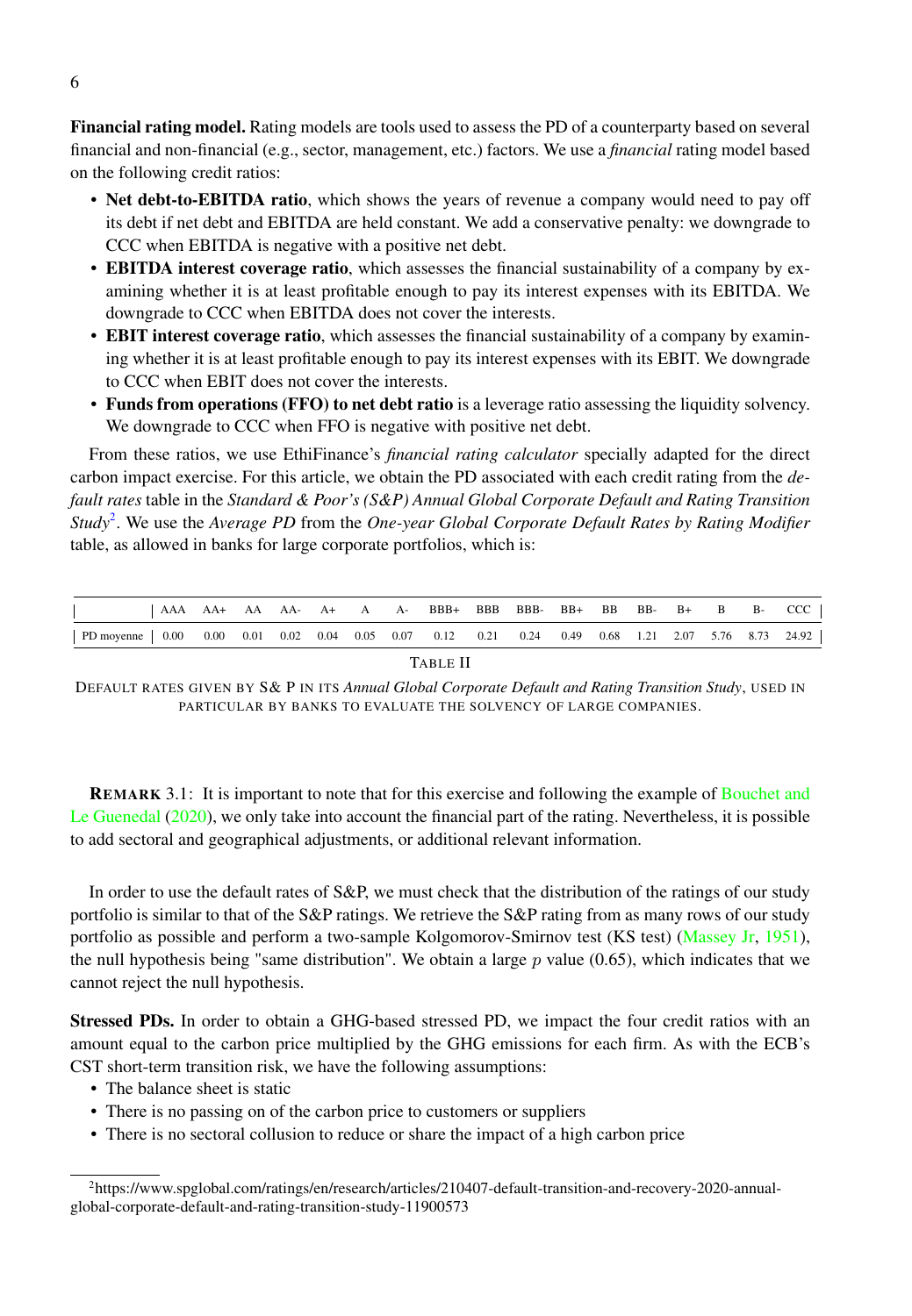Under these assumptions, we can directly alter each company's revenue as a function of the price of carbon times GHG emissions; in particular, we impact EBIT/EBITDA and FFO. In addition, for profitable companies with revenues cropped by carbon costs, the taxes paid are lowered. Therefore, we reduce the tax of each profitable company using the tax rate of its country of head office, which is has a positive impact on FFO.

We use the rating calculator with the stressed ratios and obtain a *stressed rating* for each company. As for the initial ratings, we use the Table [II](#page-6-1) and obtain the *stressed PDs*. From the PDs and stressed PDs, we can also build a matrix of sensitivity of the PDs to the carbon price, for each initial sector/rating pair.

### 4. RESULTS OF THE STRESS TEST

Portfolio-level analysis. We show in Figure [2](#page-7-0) the distribution of the density of the PDs before and after the carbon price rise. We see that the density of PDs essentially extends over the range 0-8% after the carbon price shock, as opposed to 0-2% before. The evolution of the quantiles of the difference between stressed and unstressed PDs (noted ∆PD) shows that ∼ 10% of the companies have a degradation of their PDs higher than 5%;  $\sim$  5% have a degradation higher than 10%.

<span id="page-7-0"></span>

FIGURE 2.—Elements of the PD distribution before and after carbon stress. In Figure [2a,](#page-7-0) the respective pre- and post-stress averages are 0.43 and 2.07.

Sector-level analysis. We analyze by sector the deterioration in creditworthiness due to carbon price rise. In [\(Bouchet and Le Guenedal,](#page-9-24) [2020\)](#page-9-24), where the analysis was carried out only on Scope 1 and using the Merton model for PDs, the most affected sectors are *Materials* and *Utilities*, followed by *Energy*. In Figure [3,](#page-8-0) we observe the same two most affected sectors; however, the third most affected sector is *Consumer Staples*, then *Energy* in forth position.

We can explain the high impact on companies classified as *Consumer Staples* by looking at Figure [4.](#page-8-1) If we consider only Scope 1 of GHG, the sectors most affected in terms of EBITDA are indeed *Materials*, *Utilities* and *Energy*. However, the *Consumer Staples* sector has a relatively high Scope 3 ; since the ECB's methodology recommends to take all three scopes into account for the STC, as we do here, *Consumer Staples*' PDs becomes highly sensitive to carbon price variations.

As with the aggregate results, we can break down the analysis by looking at the quantiles of the ∆PD in figure [5.](#page-8-2) We see that the creditworthiness of the *Materials* sector deteriorates the fastest, with ∼ 35% of companies having a ∆PD greater than 5%. For *Utilities*, the average degradation of 5% concerns ∼ 20% of the companies. It is directly followed by *Consumer Staples*. Next, 15% of the companies in the Energy sector have a  $\Delta$ PD of over 5%.

#### 5. CONCLUSION AND OUTLOOK

In this article, we have proposed a practical methodology for banks to assess the resilience of their counterparts to a sudden and sharp increase in the carbon price. The proposed methodology responds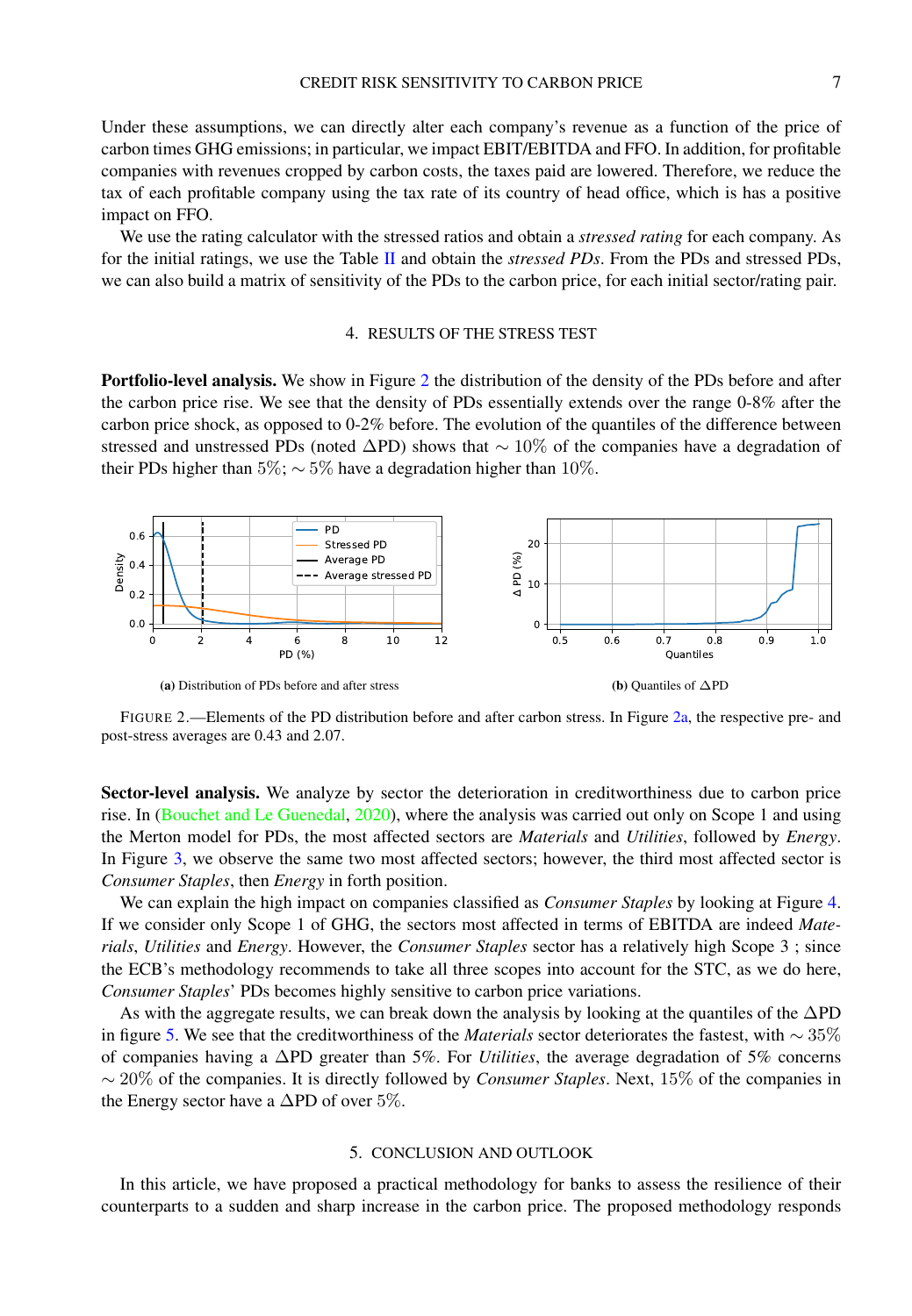<span id="page-8-0"></span>

FIGURE 3.—Mean PD (%) before and after stress related to carbon price rise.

<span id="page-8-1"></span>

FIGURE 4.—Average GHG emissions on EBITDA (tons/ $M\epsilon$ ), for each sector.

<span id="page-8-2"></span>

FIGURE 5.—Quantiles of ∆PD by GICS sector.

to the direct effects part of module 3 of the ECB's climate stress test, in which a sudden increase in the price of carbon in the short term is assumed. Compared to the existing methods proposed in recent literature, which are based on the Merton model and only take into account the first scope of greenhouse gas emissions, we have developed an approach similar to the methodologies already implemented in banks for their specific stress tests.